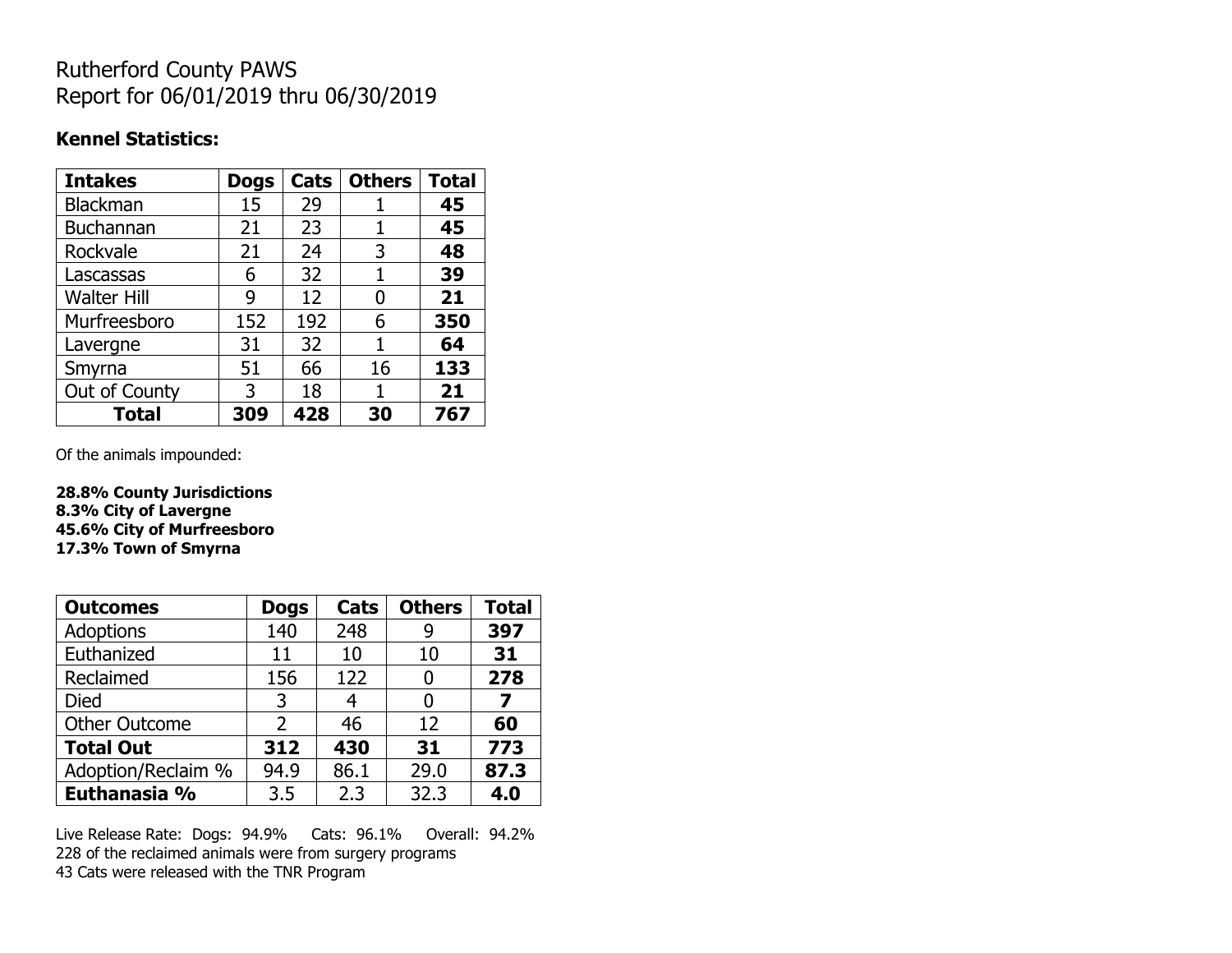Animals left in shelter on 06/30/2019: 133

2952 People visited the shelter looking for a lost /new pet.

2128 Logged calls/voice mails for the month.

### **Activity Report by Jurisdiction:**

| Zones        | <b>Calls Received</b> | Calls Completed |
|--------------|-----------------------|-----------------|
| Blackman     | 177                   | 183             |
| Buchannan    | 132                   | 143             |
| Lavergne     | 265                   | 279             |
| Lascassas    | 112                   | 116             |
| Murfreesboro | 605                   | 628             |
| Rockvale     | 171                   | 177             |
| Smyrna       | 216                   | 219             |
| Walter Hill  | 69                    | 74              |
| Out of Area  | 29                    | 30              |
| <b>Total</b> | 1776                  | 1849            |

38.7% County Jurisdictions 14.9% City of Lavergne 34.1% City of Murfreesboro 12.3% Town of Smyrna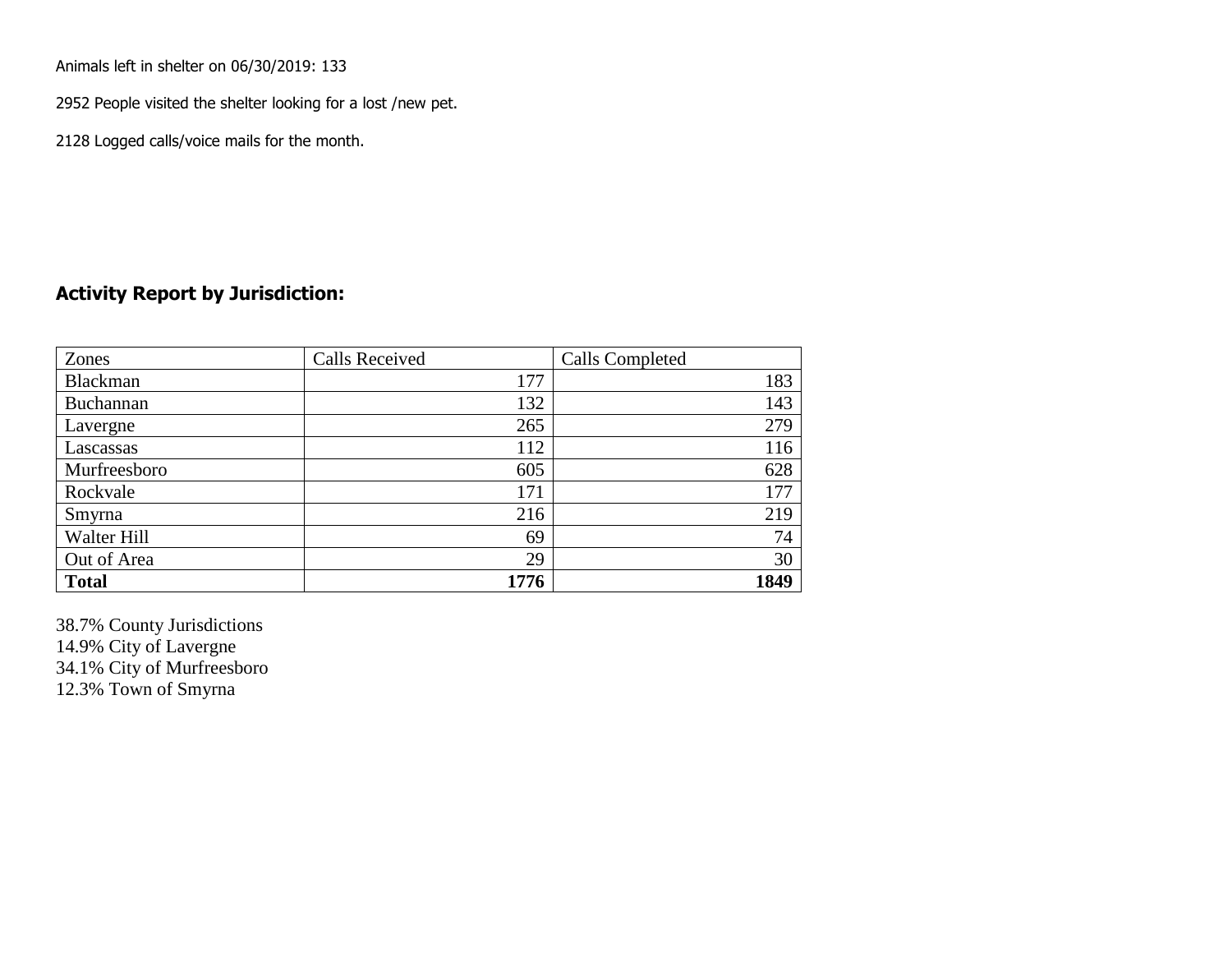## **Mileage:**

| <b>Officer</b> | <b>Miles</b> |
|----------------|--------------|
| 421            | 1368         |
| 423            | 1166         |
| 424            | 1772         |
| 425            | 1470         |
| 426            | 1525         |
| 427            | 1178         |
| 428            | 1386         |
| 429            | 3            |
| 430            | 992          |
| 437            | 1291         |
|                |              |
|                |              |
|                |              |
|                |              |
|                |              |
|                |              |
|                |              |
| <b>Total</b>   | 12151        |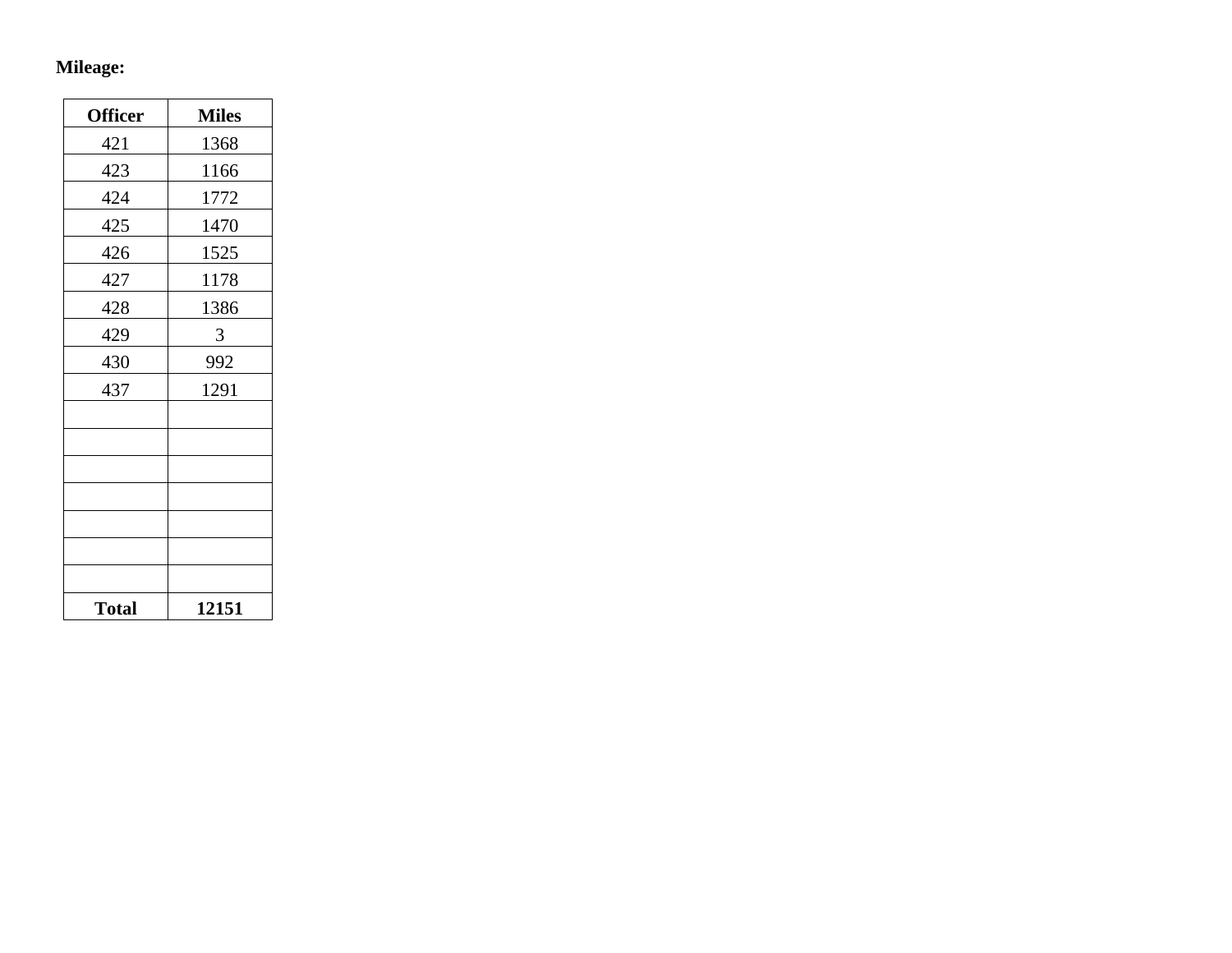# Fiscal Year-to-Date Report 07/01/2018 thru 06/30/2019

### **Kennel Statistics:**

| <b>Intakes</b>     | <b>Dogs</b> | Cats | <b>Others</b>  | <b>Total</b> |
|--------------------|-------------|------|----------------|--------------|
| <b>Blackman</b>    | 232         | 291  | 8              | 531          |
| <b>Buchannan</b>   | 197         | 151  | 11             | 359          |
| Rockvale           | 202         | 246  | 14             | 462          |
| Lascassas          | 151         | 207  | 12             | 370          |
| <b>Walter Hill</b> | 115         | 125  | $\overline{2}$ | 242          |
| Murfreesboro       | 1408        | 1206 | 83             | 2697         |
| Lavergne           | 325         | 405  | 15             | 745          |
| Smyrna             | 450         | 592  | 45             | 1087         |
| Out of County      | 70          | 51   | 1              | 122          |
| <b>Total</b>       | 3150        | 3274 | 191            | 6615         |

Of the animals impounded since July 01:

**31.5% County Jurisdictions**

**11.3% City of Lavergne**

**40.8% City of Murfreesboro**

**16.4% Town of Smyrna**

| <b>Outcomes</b>      | <b>Dogs</b> | Cats | <b>Others</b> | <b>Total</b> |
|----------------------|-------------|------|---------------|--------------|
| <b>Adoptions</b>     | 1498        | 1620 | 58            | 3176         |
| Euthanized           | 176         | 167  | 60            | 403          |
| Reclaimed            | 1433        | 899  | 6             | 2338         |
| <b>Died</b>          | 19          | 82   | 6             | 107          |
| <b>Other Outcome</b> | 22          | 622  | 60            | 704          |
| <b>Total Out</b>     | 3148        | 3390 | 190           | 6728         |
| Adoption/Reclaim %   | 93.1        | 74.3 | 33.7          | 82.0         |
| Euthanasia %         | 5.6         | 4.9  | 31.6          | 6.0          |

Live Release Rate: 91.5%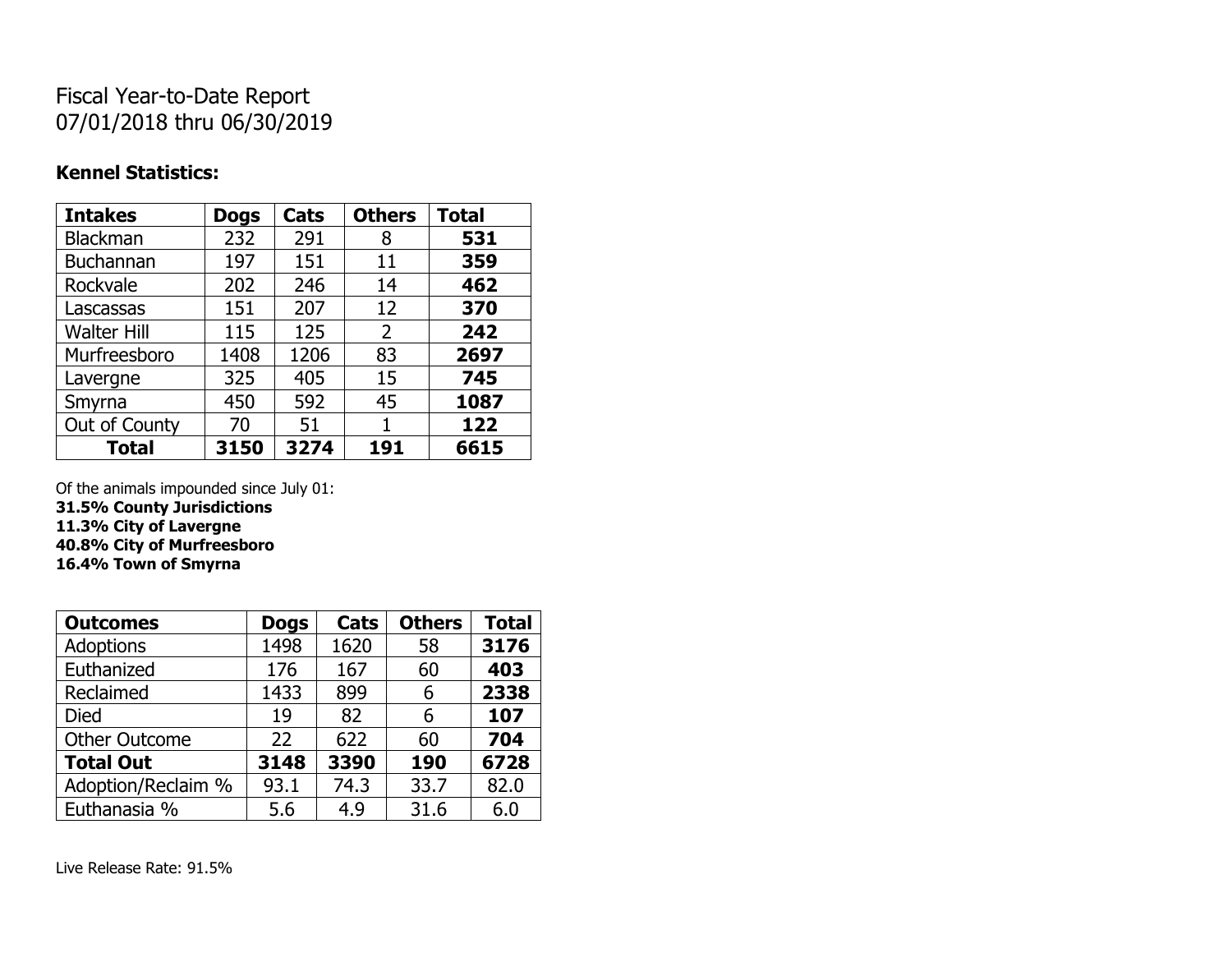31155 People have visited the shelter since July 01, 2018 looking for a lost /new pet.

27119 Logged calls/voice mails since July 01, 2018.

## **Activity Report by Jurisdiction:**

| Zones           | <b>Calls Received</b> | Calls Completed |
|-----------------|-----------------------|-----------------|
| <b>Blackman</b> | 2654                  | 2669            |
| Buchannan       | 1537                  | 1550            |
| Lavergne        | 3259                  | 3276            |
| Lascassas       | 1437                  | 1440            |
| Murfreesboro    | 7100                  | 7142            |
| Rockvale        | 1846                  | 1855            |
| Smyrna          | 3457                  | 2463            |
| Walter Hill     | 1030                  | 1039            |
| Out of Area     | 235                   | 237             |
| <b>Total</b>    | 21555                 | 21671           |

40.6% County Jurisdictions 15.1% City of Lavergne 32.9% City of Murfreesboro 11.4% Town of Smyrna